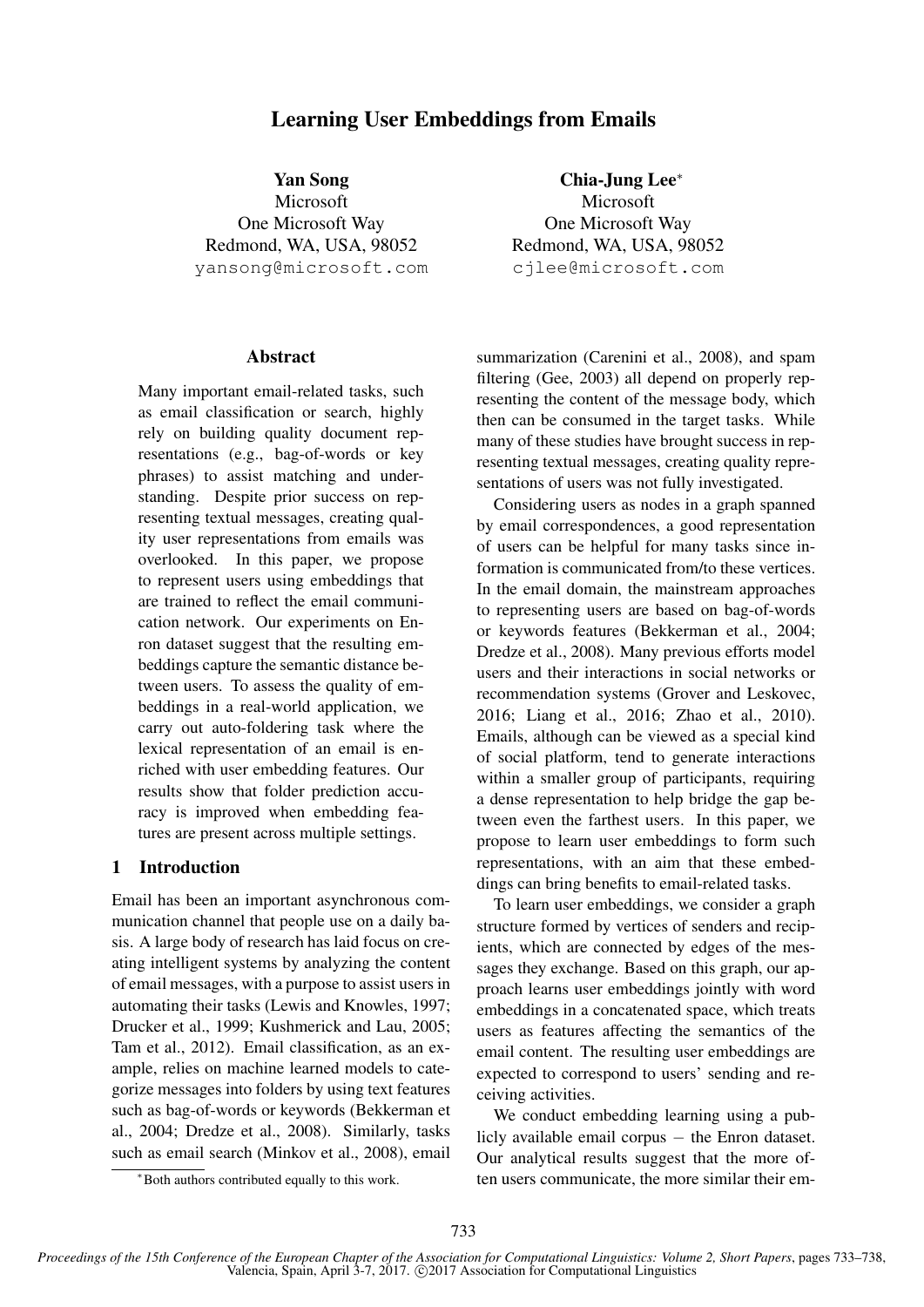beddings are. To study the effectiveness of user embeddings in a real application, we apply user embeddings to a surrogate task  $-$  email autofoldering, where lexical and embeddings features are employed for folder prediction. We follow a conventional setting (Bekkerman et al., 2004; Dredze et al., 2008; Tam et al., 2012) where a selected set of users are tested. Our baseline approaches take into account two most effective setups from prior work where the combination of email content and metadata is featurized. Our experimental results show that incorporating user embeddings consistently improves prediction accuracy compared to those with only lexical features.

### 2 Approach

Our approach to learning user embeddings is based on the continuous bag-of-words (CBOW) structure, similar to the method proposed by Le and Mikolov (2014), which treats paragraph as an external feature that affects, and being trained in, the process of word embedding learning. We take the essence of the aforementioned work, and on the top of that add user embeddings from both sender and recipients to learn word embeddings. Following this design, the semantics captured by word embedding learning are expected to be affected by users who are involved in the email communication.

Figure 1 shows the framework of our approach. The projection layer is a concatenation of user and word embeddings following the order of sender, words and recipients. Since most email scenarios usually involve more than one recipient, our framework averages the embeddings from all recipients in the projection layer. The sender and the averaged recipient can be thought of as two global features acting as a shared condition of the environment when surveying the entire content of an email. Intuitively, the word embeddings capture the senders and the recipients when they are learned from email content.

More formally, every output word  $w<sub>o</sub>$  is obtained by a softmax to maximize

$$
p(w_0|w_i, ..., w_{i+n}, s, r_1, ..., r_m) = \frac{e^{y_{w_t}}}{\sum_{w \in V} e^{y_w}} \tag{1}
$$

where s is a sender and  $r_1$ , ...,  $r_m$  represent m recipients.  $y_w$  refers to unnormalized log-



Figure 1: Our framework of learning user embeddings. Sender and recipients are mapped into corresponding embeddings and concatenated with the sum of word embeddings in the project layer.  $w_i$ and  $w<sub>o</sub>$  refer to input and output words in email content.

probability for a word  $w$  in vocabulary  $V$  by

$$
y = Xh(w_i, ..., w_{i+n}; W, s, r_1, ..., r_m; U) + b
$$
 (2)

where  $X$ ,  $b$  are the softmax parameters.  $W$  and  $U$  are matrix of word and user embeddings where  $w_i, \ldots, w_{i+n}$  and  $s, r_1, \ldots, r_m$  are extracted from. h is constructed by concatenating word and user embeddings in the order shown in Figure 1, defined as

$$
h = v_s \oplus \sum_{j=i}^{i+n} v_j \oplus \frac{1}{m} \sum_{r=1}^{m} v_r
$$
 (3)

where  $v_s$ ,  $v_j$  and  $v_r$  are embeddings of the sender, content words and recipients, respectively. Particularly, embeddings from input words are summed dimension-wise to the project layer, just like in the CBOW structure. Averaging over the embeddings of recipients in  $h$  is because we treat all recipients equally important and thus so are their contributions to the projection layer. For efficiency, we follow the hierarchical softmax optimization used in word2vec (Mikolov et al., 2013).

In general, this framework can be considered a step-by-step learner that traverses a user network derived from email headers (senders and recipients), where in each step the learner learns a partial network from one user node to others via edges of email communications. We note that, like conventional word embedding learning, our approach can be considered as an offline learner since the learned embeddings cannot represent users absent in training data. To address this, one can always introduce a special token to present unknown users in the training stage, which is a commonly adopted technique in word embedding learning.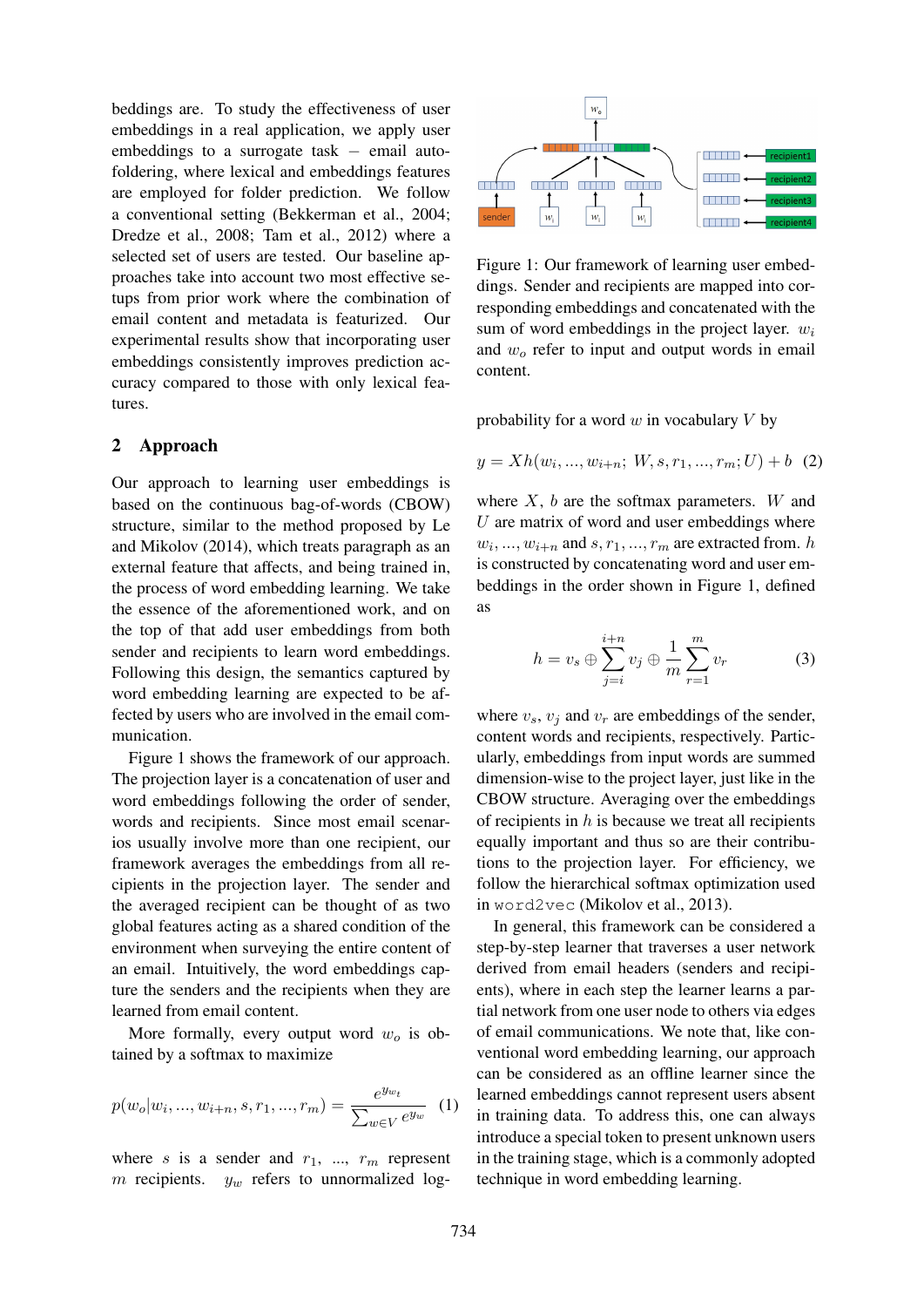|             | Set1    |      | Set2    |      |  |
|-------------|---------|------|---------|------|--|
| User        | #Folder | #Msg | #Folder | #Msg |  |
| beck-s      | 102     | 1795 | 78      | 1749 |  |
| farmer-d    | 28      | 3677 | 25      | 3672 |  |
| kaminski-v  | 37      | 2691 | 32      | 2684 |  |
| lokay-m     | 12      | 2494 | 11      | 2493 |  |
| sanders-r   | 31      | 1184 | 29      | 1181 |  |
| williams-w3 | 20      | 2771 | 17      | 2766 |  |

Table 1: Email statistics for a selected set of users in Enron. Set1 removes non-topical folders while Set2 additionally disregards small folders.

In a recent work proposed by (Yu et al., 2016), they obtained user embeddings through learning word embeddings from social texts. Their idea is similar to ours in terms of using a joint learning framework, but differs in two aspects. Their model relied on document vectors when trained directly or indirectly with word embeddings, while our framework does not require separate document embeddings in training. Furthermore, their user embeddings were averaged with word embeddings for next word prediction, which thus can be seen as a special type of word embeddings. In our approach user embeddings are concatenated with word embeddings in the projection layer, so that it can provide more explicit information when learning word embeddings.

Our work is also related to studies of learning vertex representation in social network (Perozzi et al., 2014; Tang et al., 2015; Cao et al., 2015). To represent user nodes, this line of work focused on analyzing network structure which is often formed by semantic edges (e.g., edges that indicate friendship or authorship). On the contrary, emails connect users in our work, meaning that the edges are composed of lexical content which provides more fine-grained signals than simple relational edges. This critical difference motivates us to design our framework, since the way prior methods connect users may result in a large number of isolated islands in email corpus, due to its lower degree of connectivity. Instead, our method represents users via learning the similar content they send/receive, which thus helps creating soft connections between users as long as "they speak the same language".

## 3 Experiments

We evaluate our approach using a publicly available email corpus, the Enron dataset (Klimt and



Intervals of user-user embeddings cosine similarity

Figure 2: The similarity between users' embeddings positively correlates with the frequency that the two users communicates. X-axis: bucketed intervals of cosine similarity between users' embeddings. Y-axis: logarithm of average number of times emails being exchanged.

Yang,  $2004$ <sup>1</sup>. The entire collection is considered for training user and word embeddings. We preprocess the documents using our in-house normalizers, which replace all URLs, Date, Time, Address, Phone Numbers with unified symbols, so as to reduce the sparsity of the data. The dimension of embeddings is set to 100.

Previous work on the auto-foldering task mainly focused on modeling message content and metadata to group together emails by their semantics. Bekkerman et al. (2004) extracted bag-of-words as document representation, whereas Dredze et al. (2008) adopted LDA to generate summary keywords for auto-foldering and recipient prediction. In recent work by Tam et al. (2012), multiple features were generated from different fields such as subject, body and participants. Grbovic et al. (2014) tackled email classification from a different angle. In their setup, the target folders were aggregated and inferred by running LDA on the entire corpus, which is different from the work that concentrates on predicting user defined folders.

To evaluate applying user embeddings to auto-foldering, we follow conventional settings (Bekkerman et al., 2004; Dredze et al., 2008; Tam et al., 2012) where personal emails from a set of users are adopted for prediction. Similar to previous work, we remove non-topical folders such as *Inbox*, *Sent-Items*, *Deleted Items*, etc., from the data, and further folders with a small number of messages, i.e.,  $\leq$  3, are disregarded. The statistics

<sup>1</sup> http://www.cs.cmu.edu/˜enron/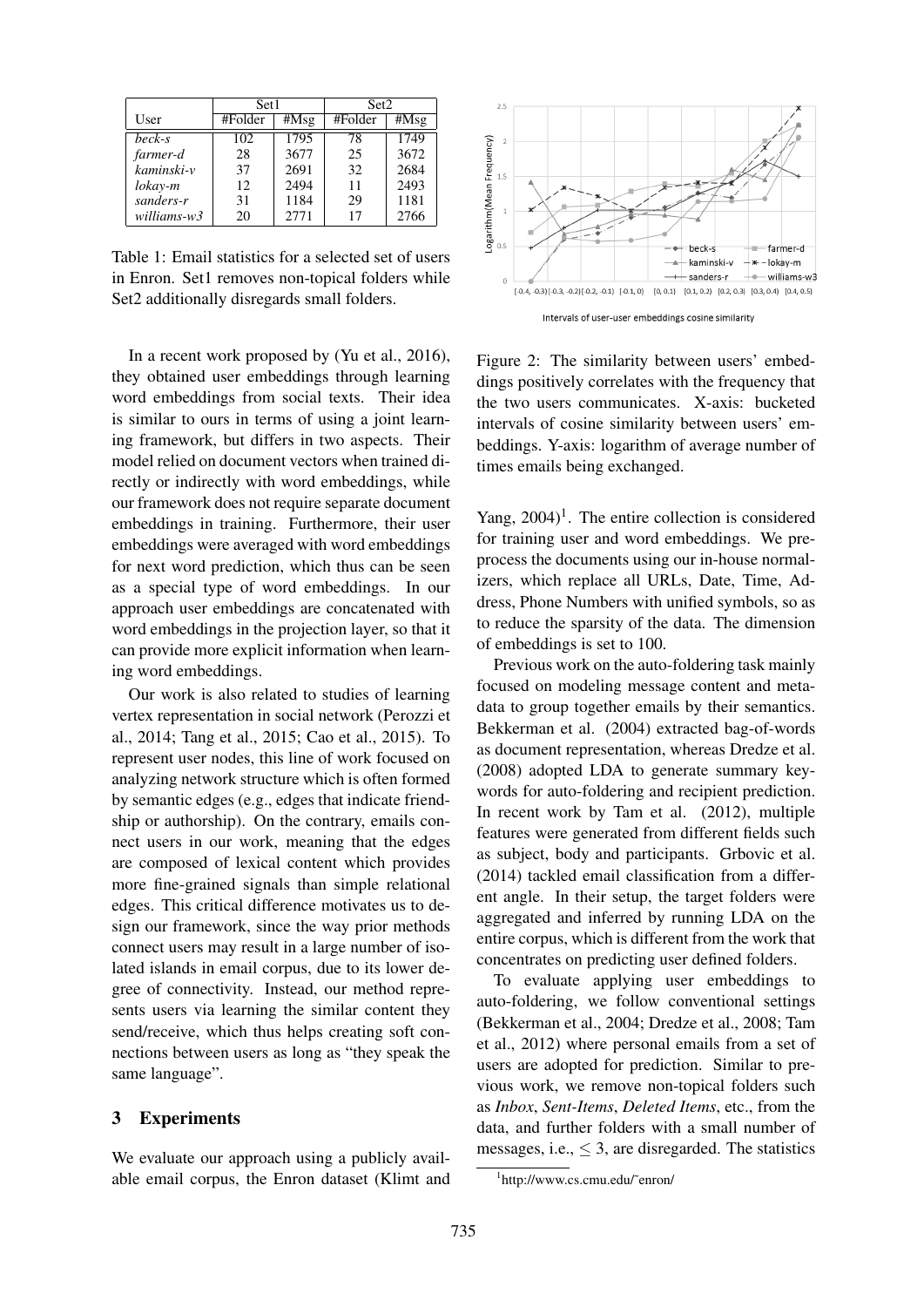| Learner    | Approach    | beck-s | farmer-d | kaminski-v | lokay-m | sanders-r | $\overline{will}$ iams-w3 | Avg  |
|------------|-------------|--------|----------|------------|---------|-----------|---------------------------|------|
| LR         | <b>SB</b>   | 0.68   | 0.79     | 0.79       | 0.83    | 0.77      | 0.93                      | 0.80 |
|            | $SB+Emb$    | 0.73   | 0.81     | 0.80       | 0.87    | 0.80      | 0.95                      | 0.83 |
|            | <b>SBFT</b> | 0.73   | 0.82     | 0.81       | 0.87    | 0.82      | 0.95                      | 0.83 |
|            | $SBFT+Emb$  | 0.74   | 0.82     | 0.81       | 0.87    | 0.82      | 0.96                      | 0.84 |
| AP         | SB.         | 0.52   | 0.77     | 0.73       | 0.80    | 0.68      | 0.91                      | 0.74 |
|            | $SB+Emb$    | 0.57   | 0.79     | 0.75       | 0.83    | 0.70      | 0.92                      | 0.76 |
|            | <b>SBFT</b> | 0.60   | 0.80     | 0.76       | 0.84    | 0.74      | 0.93                      | 0.78 |
|            | $SBFT+Emb$  | 0.61   | 0.80     | 0.76       | 0.85    | 0.75      | 0.94                      | 0.79 |
| <b>SVM</b> | SB.         | 0.53   | 0.76     | 0.72       | 0.79    | 0.65      | 0.92                      | 0.73 |
|            | $SB+Emb$    | 0.57   | 0.78     | 0.73       | 0.83    | 0.68      | 0.93                      | 0.75 |
|            | <b>SBFT</b> | 0.59   | 0.78     | 0.76       | 0.84    | 0.72      | 0.94                      | 0.77 |
|            | SBFT+Emb    | 0.61   | 0.80     | 0.77       | 0.85    | 0.76      | 0.94                      | 0.79 |

Table 2: Accuracy results of classification methods on Set1 for selected Enron users. Highest accuracy for each user is marked bold for a given learner.

of these two subsets are shown in Table 1. We note that this Enron data set of version May 7, 2015 incorporates additional changes. Hence, compared to reports of prior work (Bekkerman et al., 2004; Tam et al., 2012), statistics in Table 1 show certain differences<sup>2</sup> and the absolute evaluation numbers are not directly comparable with theirs.

Our experiments are conducted using several popular classifiers: logistic regression (LR), averaged perception (AP), and support vector machine (SVM) to predict the most likely target folders. According to Dredze et al. (2008), the highest accuracy is achieved when the entire message is used in offline prediction. Tam et al. (2012) reported that the best performing results take into account the content of subject, body and participants. We reference the two findings as our baseline approaches: the first method featurizes each message with the *n*-grams of subject  $(S)$  and body  $(B)$ ,  $n \in \{1, 2, 3\}$ , whereas the second method further adds *n*-grams of the from  $(F)$  and to  $(T)$  fields in metadata. Our proposed approach, SB+Emb and SBFT+Emb, represents each email using a combination of lexical  $n$ -grams from SB(FT) and user embeddings (Emb) trained with the entire corpus.

### 3.1 User Embeddings Analysis

To understand if the learned user embeddings reflect actual email correspondence, we study the relation between the similarity of users' embeddings and the frequency they communicate. Specifically, for each target user  $u_i$ , we first identify all others  $\{u_j|_{j\neq i}\}$  that he/she has had communications with, and then bucket the cosine similarity between their embeddings into intervals. For each

interval, we take the average of the numbers of times each  $u_i$  communicates with  $u_i$  and convert it into logarithm space. Figure 2 shows that in general similarity between user embeddings positively correlates with the frequency those users send/receive emails to/from others. This implies the learned embeddings can capture users' interactions through words, therefore forming a fair user representation candidate.

We conduct the same analysis on user-word relation additionally. The results resembles previous observation that a word is more similar to a user (i.e., higher cosine score) if the word appears more often in the user's emails. Yet when a word becomes very frequent, it functions like a stopword thereby making this property no longer hold.

#### 3.2 Auto-Foldering

Table 2 shows the overall accuracy results on data Set1. Across all learners and users, we observe a consistent pattern that SB+Emb improves the performance of SB with a varying percentage from 1% to 10%. This suggests that adding user embeddings provides extra signals regarding how users may organize information.

Comparing SB and SBFT, it is clear that taking into account participants is highly helpful for prediction, as indicated by Tam et al. (2012). The performance of SB+Emb is either comparable with or worse than SBFT. We think this may be because using n-grams of email addresses conveys more precise information regarding who were involved in an email communication, whereas embeddings operate on a denser semantic space without giving exact representation. Although SB+Emb may show some performance inferiority compared to SBFT, it provides much higher flexibility than ex-

<sup>2</sup>E.g., we omit data for the user *kitchen-l*, for the reason that it contains only 2 folders after preprocessing.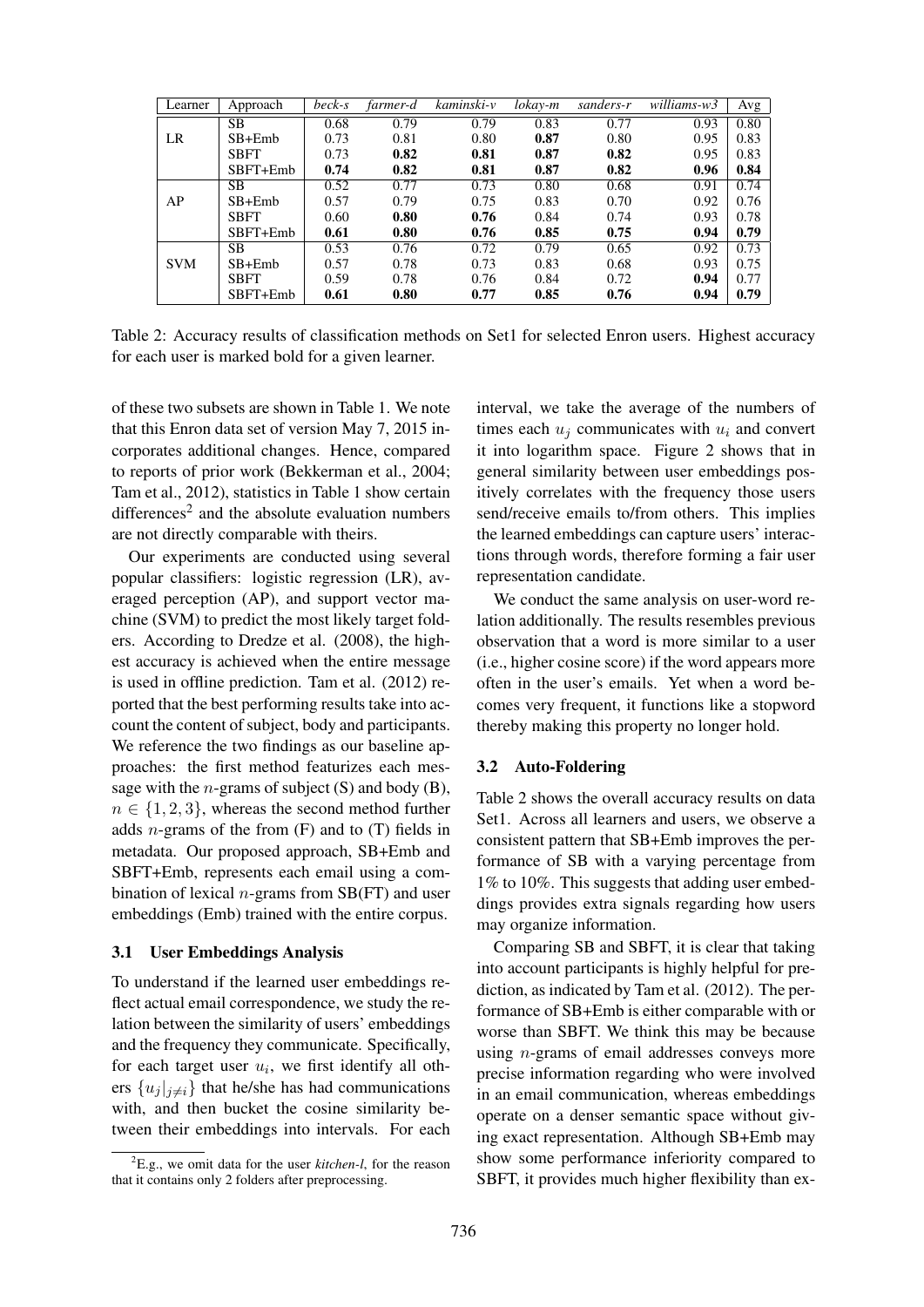| Learner    | Approach    | beck-s | farmer-d | kaminski-v | lokay-m | sanders-r | $\overline{will}$ iams-w3 | Avg  |
|------------|-------------|--------|----------|------------|---------|-----------|---------------------------|------|
| LR         | SВ          | 0.69   | 0.79     | 0.79       | 0.83    | 0.77      | 0.93                      | 0.80 |
|            | $SB+Emb$    | 0.74   | 0.81     | 0.79       | 0.87    | 0.80      | 0.95                      | 0.83 |
|            | <b>SBFT</b> | 0.75   | 0.82     | 0.81       | 0.87    | 0.83      | 0.95                      | 0.84 |
|            | SBFT+Emb    | 0.76   | 0.82     | 0.81       | 0.88    | 0.83      | 0.96                      | 0.84 |
| AP         | SВ          | 0.52   | 0.77     | 0.72       | 0.80    | 0.67      | 0.92                      | 0.73 |
|            | $SB+Emb$    | 0.59   | 0.79     | 0.74       | 0.83    | 0.70      | 0.93                      | 0.76 |
|            | <b>SBFT</b> | 0.59   | 0.80     | 0.76       | 0.85    | 0.73      | 0.94                      | 0.78 |
|            | $SBFT+Emb$  | 0.62   | 0.81     | 0.76       | 0.86    | 0.76      | 0.94                      | 0.79 |
|            | SB          | 0.52   | 0.77     | 0.73       | 0.79    | 0.66      | 0.92                      | 0.73 |
| <b>SVM</b> | $SB+Emb$    | 0.58   | 0.78     | 0.75       | 0.83    | 0.69      | 0.93                      | 0.76 |
|            | <b>SBFT</b> | 0.61   | 0.79     | 0.74       | 0.83    | 0.73      | 0.93                      | 0.77 |
|            | SBFT+Emb    | 0.62   | 0.80     | 0.75       | 0.84    | 0.73      | 0.94                      | 0.78 |

Table 3: Accuracy results of classification methods on Set2 for selected Enron users. Highest accuracy for each user is marked bold for a given learner.

act matching and can better address properties for unseen or infrequent users. Therefore it could be the case that SB+Emb performs better categorization for larger audience in practice. When incorporating user embeddings on the top of all available lexical features (i.e., SBFT+Emb), prediction accuracy can be further increased compared to pure **SBFT.** 

At an individual level, *beck-s* and *sanders-r* gain relatively the most when including user embeddings. Although these two users, especially *beck-s*, have more folders than others and thus present more challenges for classifiers, user embeddings has potential to effectively introduce user-token interactions for organizing information. On the contrary, the improvements based on embedding features are less apparent for *williams*w3, whose folder categorization was the most unbalanced among all (i.e., a majority of emails belong to the same folder, making the prediction fairly easy with just few signals). Comparing different learners, we see that LR works the best in general, with AP and SVM performing somewhat comparable.

We conduct the same experiments on data Set2, which removes both non-topical and small folders. Table 3 shows that the overall trend is similar to what is observed in Table 2.

# 4 Conclusions and Future Work

In this paper, we proposed an approach to learning user embeddings from emails based on the senderrecipient network. Our analysis suggested that the learned embeddings reflect the interactions in the original corpus, where frequent emails exchangers tend to be more similar to each other. Evaluating from an application point of view, we showed that applying user embeddings to the auto-foldering task resulted in improved accuracy.

Yet another advantage of our approach is it learns meta-data in an unsupervised manner. As email data is highly private and sensitive, eyes-off techniques like ours not only bypass the need of human annotations but also leverage the information collected from the entire data. More importantly, using representations avoids leaking sensitive information delivered by lexical terms.

One direct follow-up of this work is learning user embeddings from social networks, or taking social network features into account. Learning task-specific embeddings is another direction to investigate as we move forward, e.g., modeling user-folder-words interactions for auto-foldering task with embeddings. Other tasks such as using embeddings for knowledge mining from emails, or online embedding training and updating with accumulating email data, will be interesting to explore. Finally, it will be important for us to test on larger, more realistic email datasets in the future.

#### **References**

- Ron Bekkerman, Andrew Mccallum, and Gary Huang. 2004. Automatic Categorization of Email into Folders: Benchmark Experiments on Enron and SRI Corpora. In *In Technical Report, Computer Science Department, University of Massachusetts, IR-418*, pages 1–23.
- Shaosheng Cao, Wei Lu, and Qiongkai Xu. 2015. GraRep: Learning Graph Representations with Global Structural Information. In *Proceedings of the 24th ACM International on Conference on Information and Knowledge Management*, CIKM '15, pages 891–900, New York, NY, USA. ACM.
- Giuseppe Carenini, Raymond T. Ng, and Xiaodong Zhou. 2008. Summarizing Emails with Conversa-